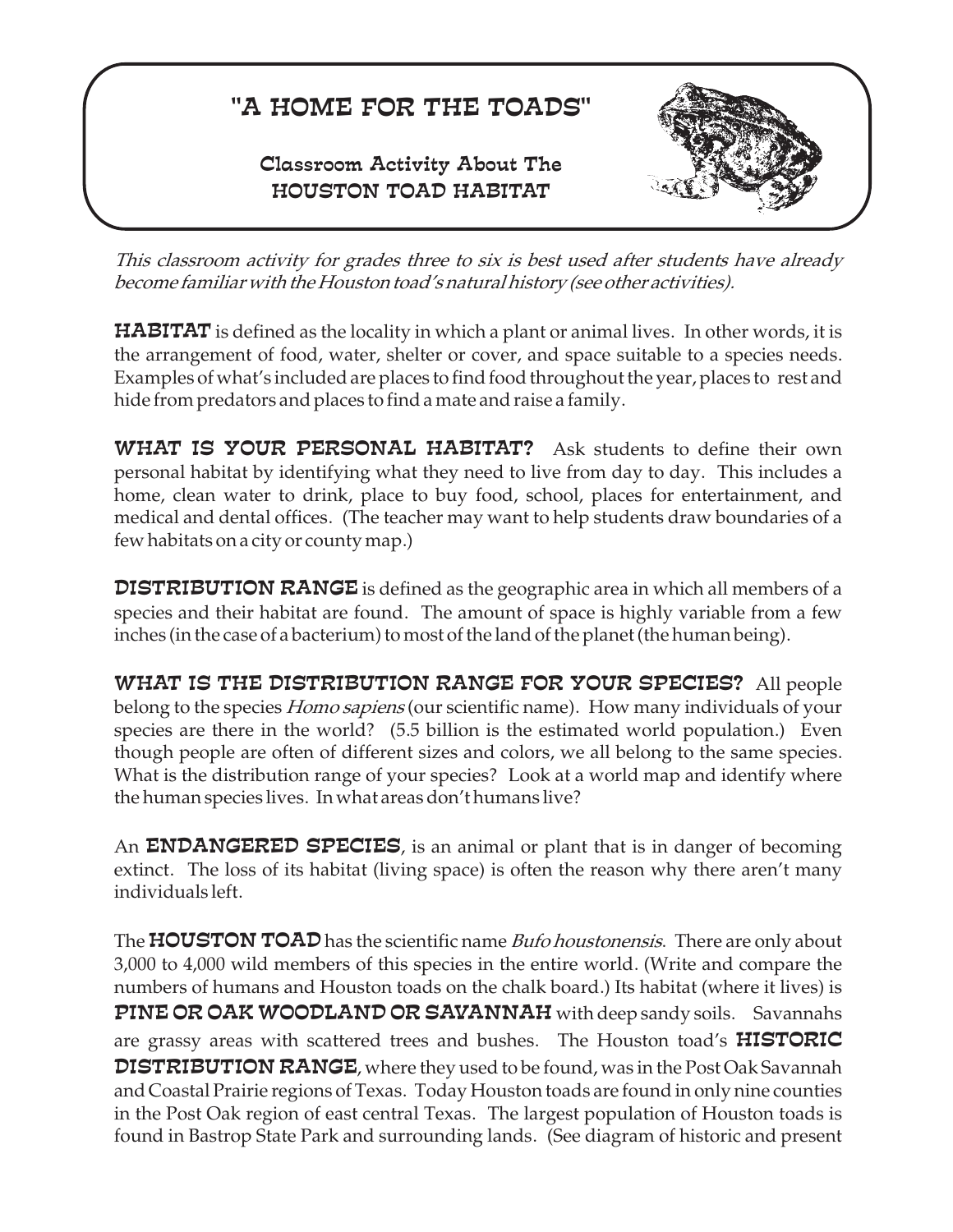ranges). Using the diagram, have a student go to the large classroom world and state maps and outline to the class the Houston toad's historic and present ranges. How does its present distribution range compare to that of the human species?

Within the Post Oak region, what are the Houston toad's  ${\tt HABITAT}$   ${\tt NEEDS?}\:$  Based on what you already know about the life history of the Houston toad, what specifically does this endangered species need to survive? Ask students to make a list. The list should include: deep, sandy soil to burrow into when it is hot and dry (aestivation) or cold and dry (hibernation); places to find food (food is insects and other invertebrates); safe places in tall grasses to hide from predators; and small natural ponds where they can lay their eggs.

 ${\tt LOSS}\, {\tt OF}\, {\tt HABITAT}$  is the most severe threat to the survival of the Houston toad. What are some of the reasons habitat is gone? Ask students to think about what kinds of human activities alter natural areas. The following are the most important threats for this species. **URBANIZATION**, or the growth of cities (such as Houston), replaces natural vegetation with buildings and roads. LOSS OF NATIVE PLANTS, from the conversion of native vegetation into cropland and introduced (not native) grass pastures, reduces the kinds and numbers of insects needed for food. Introduced sod-forming grasses, like bermudagrass, grow too dense for the toad to move through it.  $\overline{{\tt LOSS}}$  OF **BREEDING POND HABITAT** (when small natural ponds are drained or altered) leaves Houston toads without good places to breed and lay their eggs.  ${\bf UNCONTROLLED}$   ${\bf HEAYY}$   ${\bf GRAZING}$  by livestock can remove the tall grass cover the toads need to hide from predators, and makes it easier for brush and trees to take over the natural openings. A very important problem for the Houston toad and for most Texas endangered species is  $\mathtt{LACK}\,\mathtt{OF}\,\mathtt{AWARENESS}$  about their natural history and habitat needs. Many people have never heard of the Houston toad.

## PROBLEM SOLVING ACTIVITY

*(This exercise should be done after students have become familiar with Houston toads by completing other activities.)*

Instructions to the Students: Now that you have completed several Houston toad activities in this unit you are now ready to be a  ${\tt HOUSTON\ TOAD\ BIOLOGIST}$  . You understand a great deal about the natural history of Houston toads and what they need to survive. As a biologist, you must now  $\mathbf{MAKE}\,\mathbf{RECOMMENDATIONS}$  to city, county and state officials about how to save this endangered species. We will now do an exercise to come up with some ideas.

*Instructions to the Teacher:* Break the class into groups and instruct them to spend fifteen minutes BRAINSTORMING ideas about how to help Houston toads. Appoint a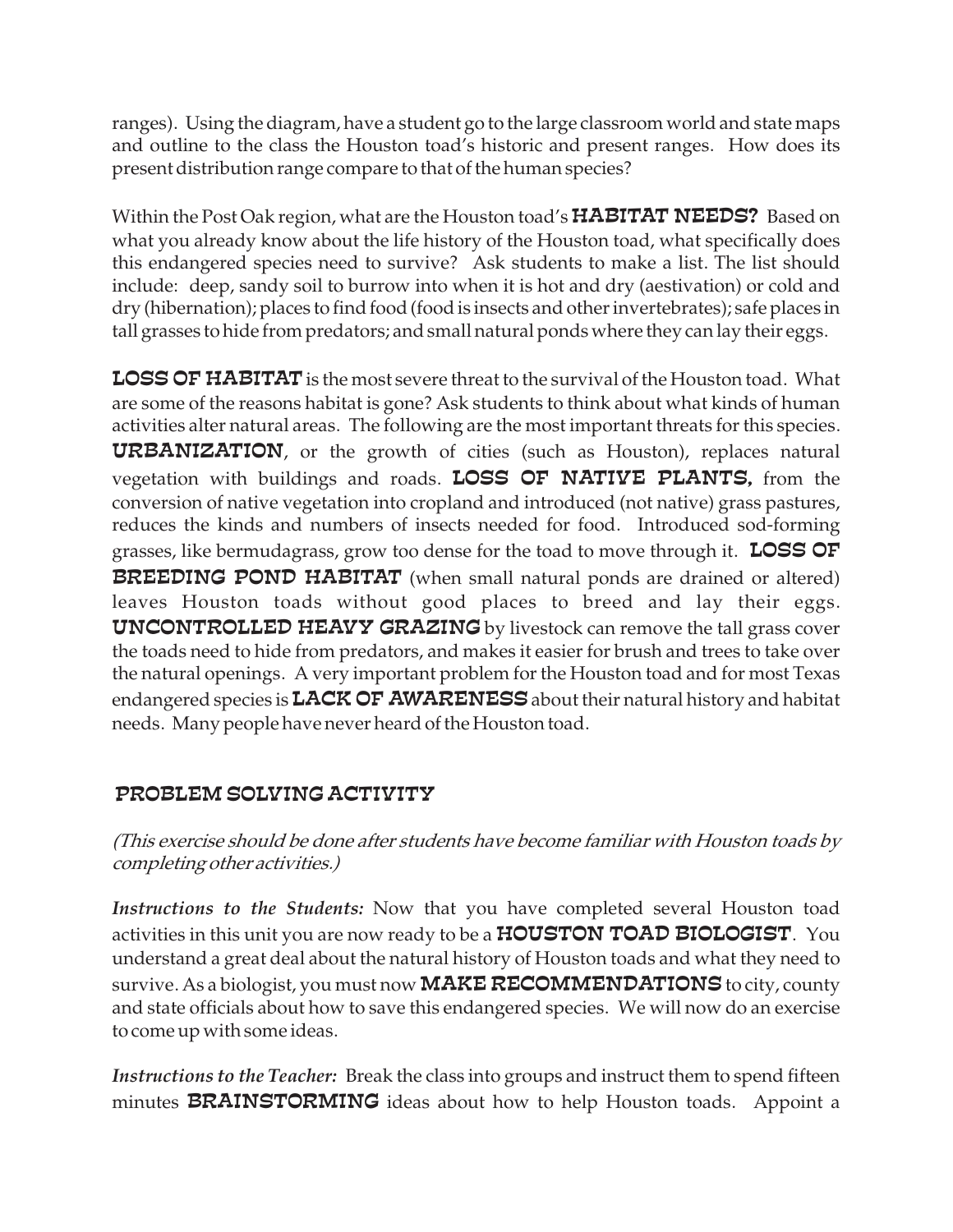recorder for each group to list the five best ideas the group has. When time is up, reassemble the class and share ideas. As the teacher you may want to lead the student's suggestions toward the following management practices that are being used today to help save the Houston toad.

## PROTECT EXISTING HABITAT

Houston toad habitat is being protected in Bastrop State Park and on private ranches within the toad's range. Homeowners and developers are learning more about how to build homes and businesses while also maintaining habitat for the Houston toad.

## HABITAT MANAGEMENT -- WORKING WITH LANDOWNERS

Some landowners are doing a good job of protecting Houston toads. State and federal resource managers are working with landowners to conserve native vegetation and breeding ponds, while offering a variety of management options which will maintain Houston toad habitat. Examples include brush control, prescribed burning, rotational grazing and determining appropriate stocking rates.

### RESEARCH PROGRAMS

Texas Parks and Wildlife biologists are studying populations of Houston toads within Bastrop State Park. Biologists count the numbers of males and females at the breeding ponds. They implant tiny electronic tags into the toads' bodies. A hand held electronic device, similar to a supermarket bar code reader, is used to read the tags and identify individual toads. By doing this, biologists learn more about the toads' movements. For example, by catching a toad twice, biologists can tell how far that toad has moved.

## ENVIRONMENTAL EDUCATION

Everyone can help Houston toads by learning about their natural history and conservation needs and sharing this information with others. Well informed students can teach their parents, brothers and sisters and friends all about this fascinating toad. Understanding the life history of the Houston toad will help build support for efforts to help this endangered species survive.

Following the presentation of ideas and subsequent discussion, you may want to have the students  $\mathtt{TAKE}$   $\mathtt{ACTION}$  and write to government officials or write a letter to the editor of the newspaper expressing their concerns for the Houston toad along with the recommendations they have for saving this endangered species.

> *Prepared by Texas Parks and Wildlife Department Endangered Resources Branch*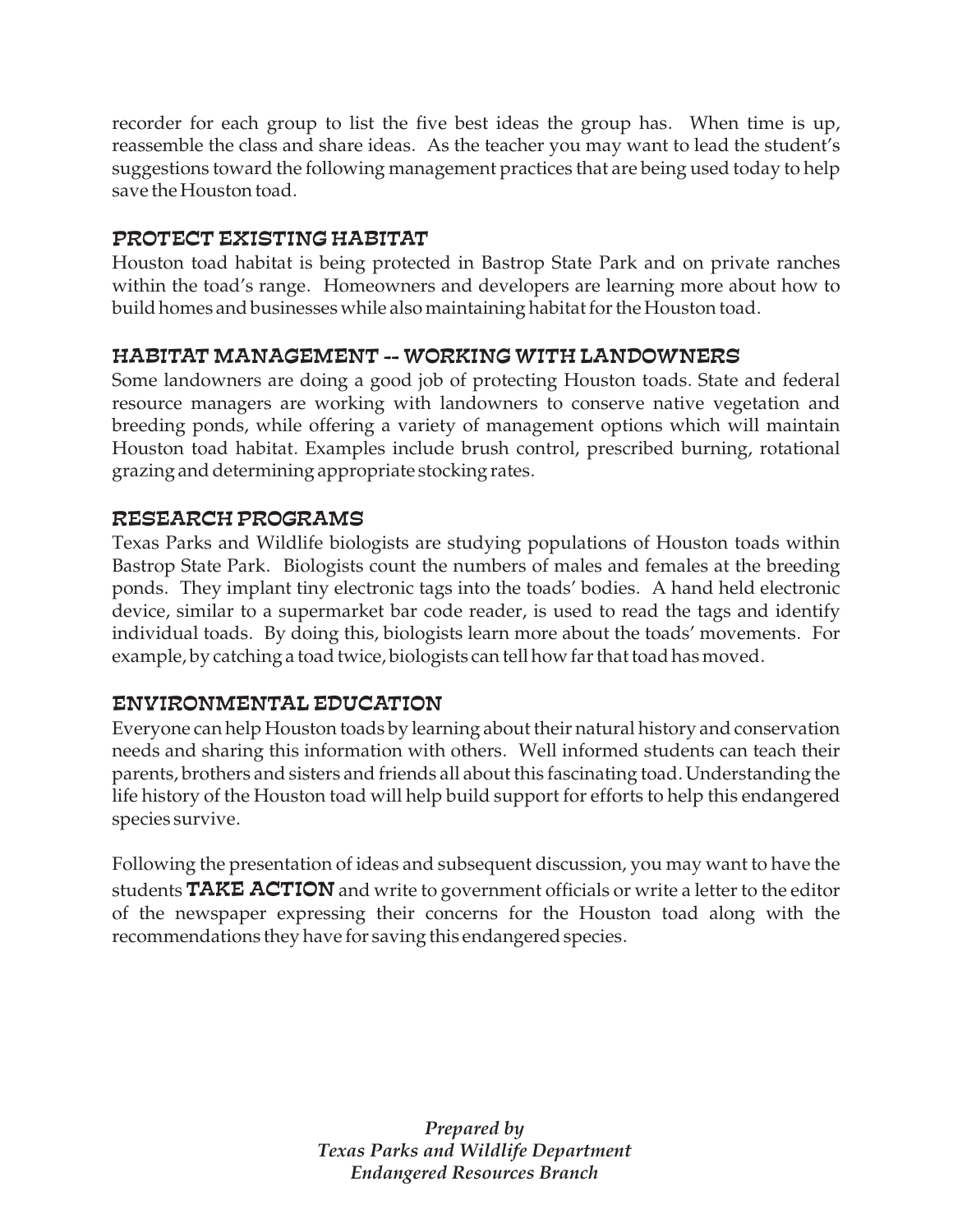# HOUSTON TOAD HABITAT Bufo houstonensis









Historic Range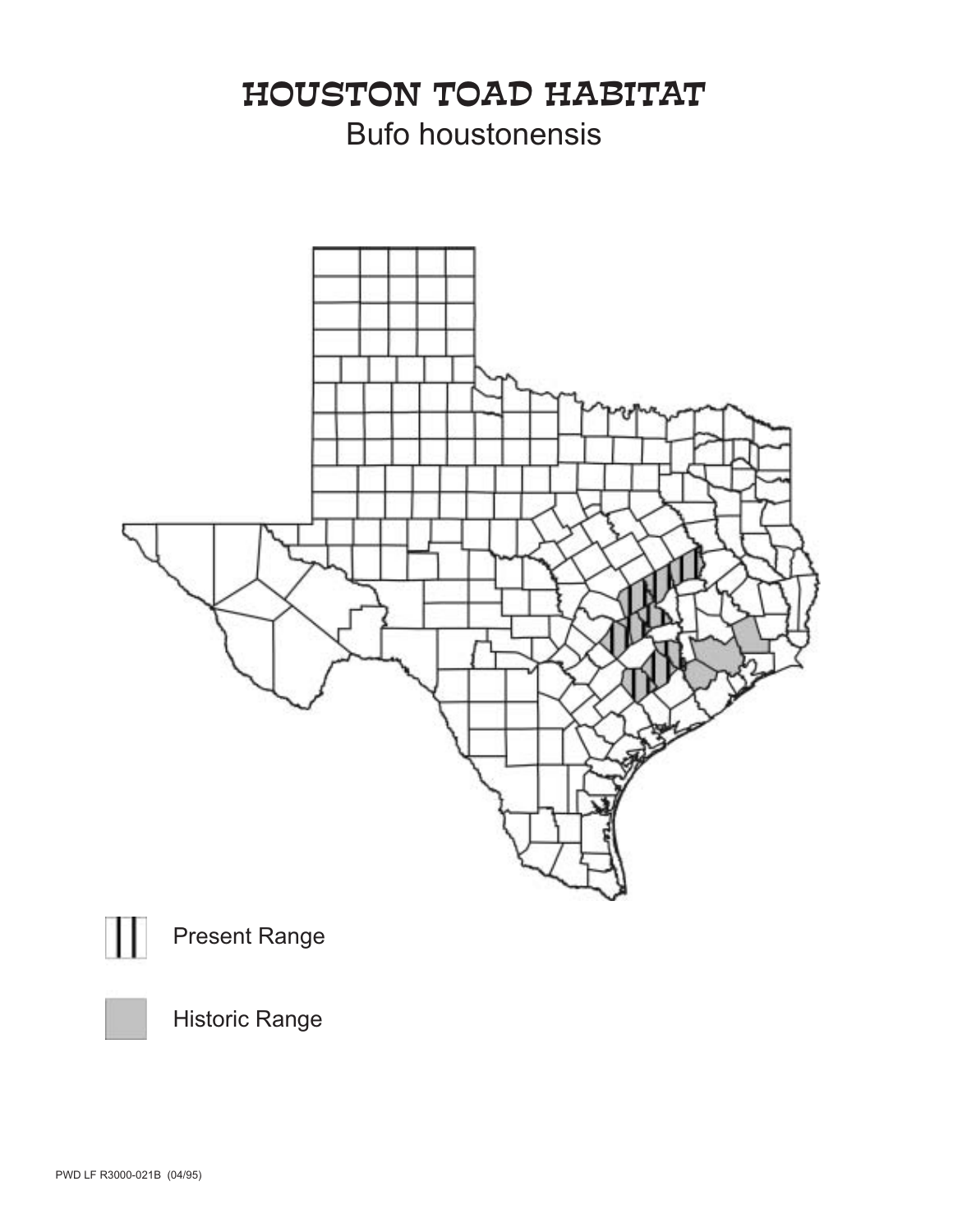### **Houston Toad Wordfind**

The HOUSTON TOAD is an endangered AMPHIBIAN that lives in the POST OAK SAVANNAH region of east central TEXAS. Areas of **DEEP SANDY SOIL provide HABITAT for this toad. Houston Toads** burrow into loose sandy soil when the weather is cold and dry (HIBERNATION) or hot and dry (AESTIVATION). Plants that often grow in Houston Toad habitat include post oak, LOBLOLLY PINE, YAUPON, and native BUNCHGRASSES such as LITTLE BLUESTEM. Houston Toads need native plants for COVER and FORAGING (feeding) habitat.

When it begins to warm up in February and March. Houston Toad males begin calling from small, shallow, **PONDS**. Females hear these calls and begin moving toward the breeding ponds. Females lay long strings of EGGS in the water. Within seven days, the eggs hatch and the **TADPOLES** emerge. During the next 15 to 100 days, the tadpoles grow legs, lose their tails, and slowly turn into tiny TOADLETS about one-half inch long. This process is called METAMORPHOSIS. Now the toadlets are ready to leave the pond to begin life on land. Houston Toads eat mainly INSECTS and other INVERTEBRATES.

Loss of habitat is the reason for the decline of the Houston Toad. Sandy post oak and pine woodland and savannah that used to provide a home for the toads is now used as CROPLAND or PASTURE. SOD-FORMING grasses such as BERMUDAGRASS are too dense for the toads to move through easily. Many small, natural ponds which provide the best breeding habitat have been drained or altered. The growth of CITIES such as Houston has caused additional losses of habitat.

Today, biologists and landowners are working together in seeking ways to help the Houston Toad. CONSERVATION of native vegetation and natural breeding ponds, and management of the remaining habitat using planned GRAZING and controlled FIRE, is important. Since the largest population of Houston Toads occurs in **BASTROP** County, communities such as Bastrop are working hard to prevent urban development from harming the Houston Toad.



**PWOBYJKWFORAGING SIARALNCXUPLRAQY METAMORPHOSISZPR** 

WUACPEHKFDTTOYXTWUDKJDPYEQ G F D R H H A B I T A T R S B P A S T U R E B V U A R S P D I W L O B L O L L Y P I N E M K F E G R P X AVOGBHTJLSPEOMWFGLJAYPONDS ZALQIUVCHZTBERMUDAGRASSTFK I P E D A G J L I P U L Y T R W B O S D K A L A U P NXSONRDFBNDUPQFGUTALDNSEOI GWRDJFOPEYWEUTMCNSARTDESQN XHCGHITKRWNSINSECTSHPYLTZV SODFORMINGCTUJLKHREYOSQIAE J U F L D E B N A V R E W I O Y G A C L R O F V N R P S R W Q T C V T N E M Y L B X R V R H G I F A D T OTEXASHJIFKJALPTATOADLETSE NOPBASTROPWSUFTJSUPYLREIDB B N K L H G F I N C R D P E G G S Q L P T W D O Y R X T B N J L P T M O E Y O Q Z P E R A F B P U N O A POSTOAKSAVANNAHZSBNYTEUOMT YAQJLUIPDEGHYFDSEPDLZRYPTE RDQICONSERVATIONBXPHCITIES

**Directions:** Read the following story to learn about the Houston Toad. The words in black capital letters are hidden in the wordfind. Can you find them? Good luck!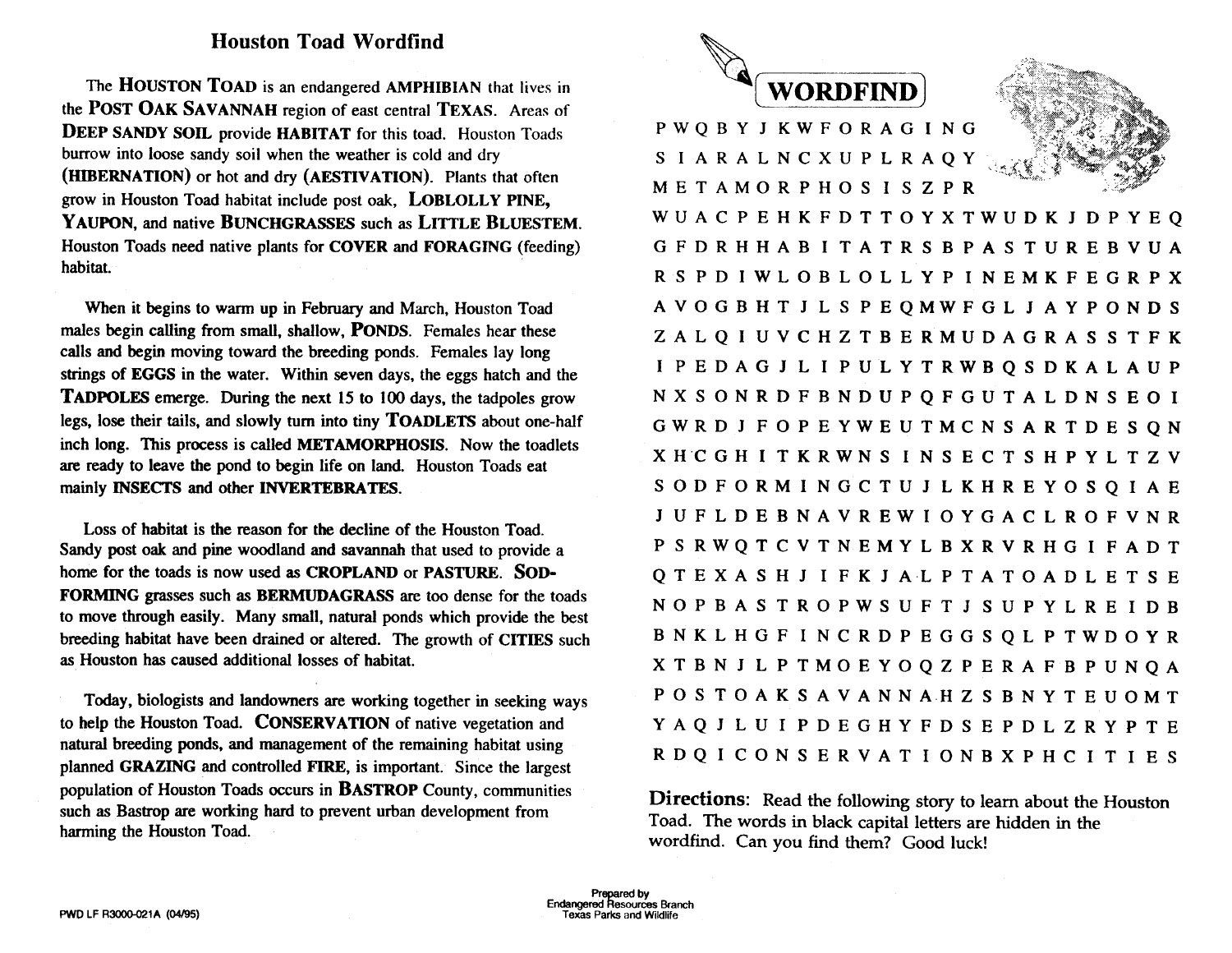### **Houston Toad Wordfind**

The HOUSTON TOAD is an endangered AMPHIBIAN that lives in the POST OAK SAVANNAH region of east central TEXAS. Areas of **DEEP SANDY SOIL provide HABITAT for this toad. Houston Toads** burrow into loose sandy soil when the weather is cold and dry (HIBERNATION) or hot and dry (AESTIVATION). Plants that often grow in Houston Toad habitat include post oak, LOBLOLLY PINE, YAUPON, and native BUNCHGRASSES such as LITTLE BLUESTEM. Houston Toads need native plants for COVER and FORAGING (feeding) habitat.

When it begins to warm up in February and March, Houston Toad males begin calling from small, shallow, **PONDS**. Females hear these calls and begin moving toward the breeding ponds. Females lay long strings of EGGS in the water. Within seven days, the eggs hatch and the **TADPOLES** emerge. During the next 15 to 100 days, the tadpoles grow legs, lose their tails, and slowly turn into tiny TOADLETS about one-half inch long. This process is called METAMORPHOSIS. Now the toadlets are ready to leave the pond to begin life on land. Houston Toads eat mainly INSECTS and other INVERTEBRATES.

Loss of habitat is the reason for the decline of the Houston Toad. Sandy post oak and pine woodland and savannah that used to provide a home for the toads is now used as CROPLAND or PASTURE. SOD-FORMING grasses such as BERMUDAGRASS are too dense for the toads to move through easily. Many small, natural ponds which provide the best breeding habitat have been drained or altered. The growth of CITIES such as Houston has caused additional losses of habitat.

Today, biologists and landowners are working together in seeking ways to help the Houston Toad. CONSERVATION of native vegetation and natural breeding ponds, and management of the remaining habitat using planned GRAZING and controlled FIRE, is important. Since the largest population of Houston Toads occurs in BASTROP County, communities such as Bastrop are working hard to prevent urban development from harming the Houston Toad.

|              |                |                | <b>Contract Contract Contract Contract Contract Contract Contract Contract Contract Contract Contract Contract Contract Contract Contract Contract Contract Contract Contract Contract Contract Contract Contract Contract Contr</b> |                         |                         |              |                |                         |                         |                         |   |                |              |                |              |                         |                         |                |              |                         |                |                |            |          |                         |
|--------------|----------------|----------------|--------------------------------------------------------------------------------------------------------------------------------------------------------------------------------------------------------------------------------------|-------------------------|-------------------------|--------------|----------------|-------------------------|-------------------------|-------------------------|---|----------------|--------------|----------------|--------------|-------------------------|-------------------------|----------------|--------------|-------------------------|----------------|----------------|------------|----------|-------------------------|
|              |                |                |                                                                                                                                                                                                                                      |                         |                         |              |                |                         | <b>WORDFIND</b>         |                         |   |                |              |                |              |                         |                         |                |              |                         |                |                |            |          |                         |
|              |                |                |                                                                                                                                                                                                                                      |                         |                         |              |                | F                       | $\mathbf O$             | $\mathbf R$             | A | G              | $\mathbf{I}$ | N              | G            |                         |                         |                |              |                         |                |                |            |          |                         |
|              |                |                |                                                                                                                                                                                                                                      | A                       |                         |              |                |                         |                         |                         | L |                |              |                |              |                         |                         |                |              |                         |                |                |            |          |                         |
| M            | E              | T              | A                                                                                                                                                                                                                                    | M                       | $\overline{O}$          | $\mathbf{R}$ | P              | H                       | $\overline{O}$          | S                       | I | S              |              |                |              |                         |                         |                |              |                         |                |                |            |          |                         |
|              |                | A              |                                                                                                                                                                                                                                      | $\overline{\mathbf{P}}$ |                         |              |                |                         |                         |                         | T |                |              |                |              |                         |                         |                |              |                         | D              |                |            |          |                         |
| G            |                | D              |                                                                                                                                                                                                                                      | H                       | H                       | A            | B              | I                       | T                       | $\overline{\mathbf{A}}$ | T |                |              |                | $\mathbf{P}$ | A                       | S                       | T              | U            | $\mathbf R$             | E              |                |            |          |                         |
| R            |                | $\mathbf{P}$   |                                                                                                                                                                                                                                      | $\bf{I}$                |                         | L            | $\overline{O}$ | $\bf{B}$                | L                       | $\overline{O}$          | L | L              | Y            | $\mathbf{P}$   | I            | N                       | E                       |                |              |                         | E              |                |            |          |                         |
| A            |                | $\overline{O}$ |                                                                                                                                                                                                                                      | B                       |                         |              |                |                         |                         |                         | E |                |              |                |              |                         |                         |                |              |                         | $\overline{P}$ | $\overline{O}$ | <u>IND</u> |          | $\mathbf S$             |
| Z            |                | L              |                                                                                                                                                                                                                                      | $\mathbf I$             |                         |              |                | H                       |                         |                         | B | E              |              | $R$ M          |              | U D                     | $\overline{\mathbf{A}}$ | G              | $\mathbf R$  | A                       | S              | S              |            |          |                         |
| I            |                | E              |                                                                                                                                                                                                                                      | A                       |                         |              |                | I                       |                         |                         | L |                |              |                |              | B                       |                         |                |              |                         | A              |                | A          |          |                         |
| N            |                | S              |                                                                                                                                                                                                                                      | N                       |                         |              |                | B                       |                         |                         | U |                |              |                |              | U                       |                         |                |              |                         | N              |                | E          |          | $\mathbf I$             |
| Ġ            |                |                |                                                                                                                                                                                                                                      |                         | F                       |              |                | E                       |                         |                         | E |                |              |                |              | N                       |                         |                |              |                         | D              |                | S          |          | N                       |
|              | H              |                |                                                                                                                                                                                                                                      |                         | I                       |              |                | $\overline{\mathbf{R}}$ |                         |                         | S | I              | N            | S              | E            | $\overline{\mathbf{C}}$ | T                       | S              |              |                         | Y              |                | T          |          | $\overline{\mathbf{V}}$ |
| S            | O              | D              | F                                                                                                                                                                                                                                    | $\overline{O}$          | $\overline{\mathbf{R}}$ | M            | $\mathbf I$    | N                       | G                       |                         | T |                |              |                |              | H                       |                         |                |              |                         | S              |                | I          |          | $\bf{E}$                |
|              | U              |                |                                                                                                                                                                                                                                      |                         | E                       |              |                | A                       |                         |                         | E |                |              |                |              | Ġ                       |                         | $\overline{C}$ |              |                         | $\mathbf O$    |                | V          |          | $\overline{\mathbf{R}}$ |
|              | S              |                |                                                                                                                                                                                                                                      |                         |                         |              |                | T                       |                         |                         | M | Y              |              |                |              | R                       |                         | $\mathbf R$    |              |                         | I              |                | A          |          | T                       |
|              | T              | E              | $\overline{\textbf{X}}$                                                                                                                                                                                                              | A                       | S                       |              |                | I                       |                         |                         |   | A              |              |                |              | A                       | T                       | $\overline{O}$ | $\mathbf{A}$ | D                       | L              | E              | T          | S        | ${\bf E}$               |
|              | $\overline{O}$ |                | $\bf{B}$                                                                                                                                                                                                                             | A                       | S                       | T            | $\mathbf{R}$   | $\overline{O}$          | $\mathbf{P}$            |                         |   | U              |              |                |              | S                       |                         | $\mathbf{P}$   |              |                         |                |                | I          |          | $\bf{B}$                |
|              | N              |                |                                                                                                                                                                                                                                      |                         |                         |              |                | N                       | $\overline{\mathbf{C}}$ |                         |   | ${\bf P}$      | E            | $\mathbf G$    | G            | S                       |                         | L              |              |                         |                |                | Ô          |          | $\overline{\mathbf{R}}$ |
|              | T              |                |                                                                                                                                                                                                                                      |                         |                         |              |                |                         | Ô                       |                         |   | $\overline{O}$ |              |                |              | E                       |                         | A              |              |                         |                |                | N          |          | $\overline{\mathbf{A}}$ |
| $\mathbf{P}$ | $\mathbf O$    | S              | T                                                                                                                                                                                                                                    | $\overline{O}$          | A                       | $\bf K$      | S              | A                       | V                       | A                       | N | N              | A            | H              |              | S                       |                         | N              |              |                         |                |                |            |          | T                       |
|              | A              |                |                                                                                                                                                                                                                                      |                         |                         |              |                |                         | E                       |                         |   |                |              |                |              |                         |                         | D              |              |                         |                |                |            |          | E                       |
|              | D              |                |                                                                                                                                                                                                                                      | $\overline{\mathbf{C}}$ | O                       | N            | S              | $\bf{E}$                | $\mathbf R$             | V                       | A | T              | $\mathbf I$  | $\overline{O}$ | N            |                         |                         |                |              | $\overline{\mathbf{C}}$ | I              | T              | I          | $\bf{E}$ | $\overline{\mathbf{S}}$ |

**Directions:** Read the following story to learn about the Houston Toad. The words in black capital letters are hidden in the wordfind. Can you find them? Good luck!